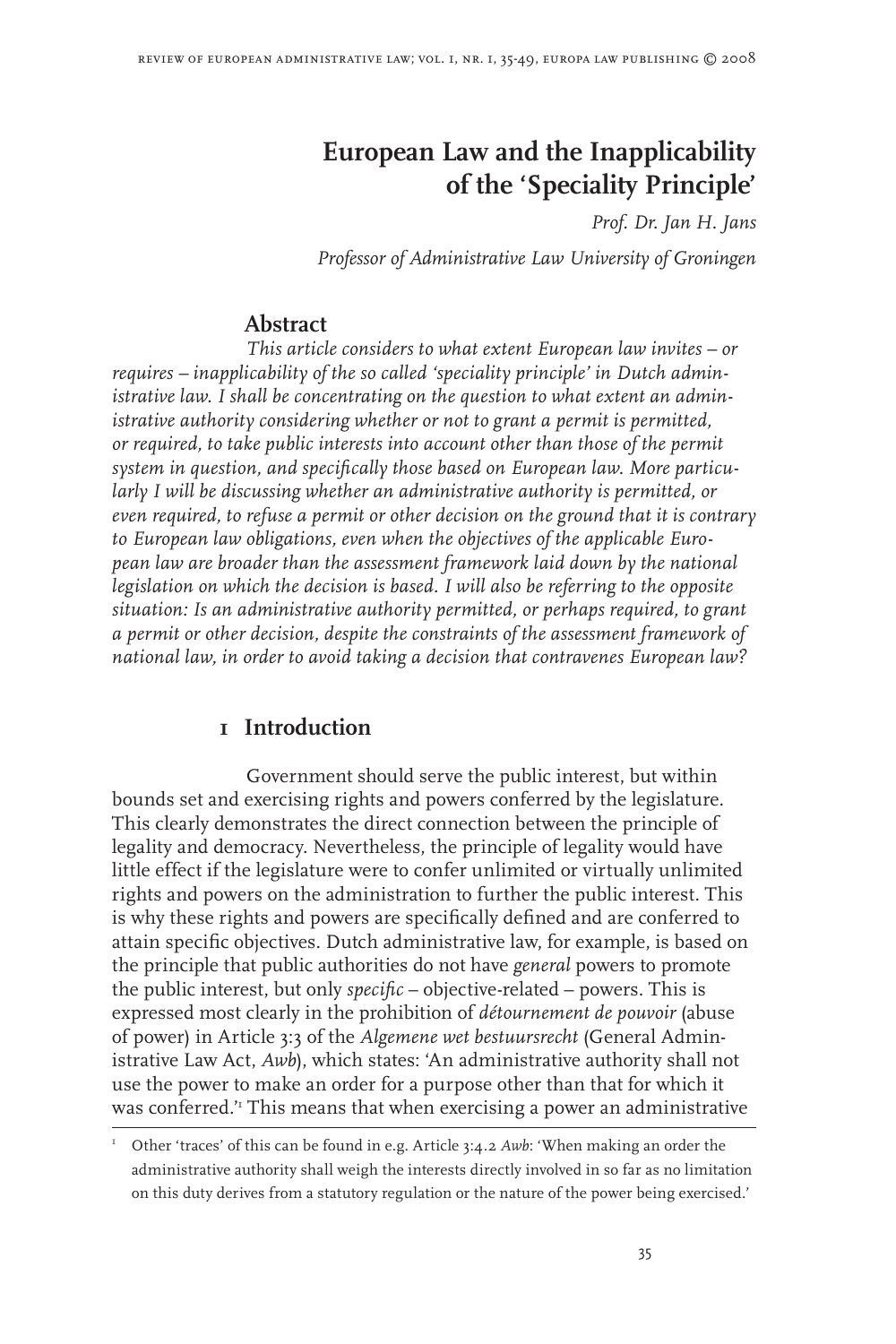authority will have to consider the purpose for which that power was conferred, which often emerges from the legislation conferring the power.

In short, when exercising public law powers administrative authorities may not further public interests other than those with a view to which the power was conferred.<sup>3</sup> In Dutch administrative law this is known as the 'speciality principle'. The decision of the *Afdeling bestuursrechtspraak Raad van State* (Administrative Jurisdiction Division of the Council of State) in the *Maasdriel* case will serve as an example.

The mayor of Maasdriel had refused to grant a local hunting society a permit to shoot clay pigeons, required under a municipal bylaw. He refused the permit because he felt that granting it would mean acting contrary to both the *Flora- en Faunawet* (Flora and Fauna Act) and the *Wet wapens en munitie* (Weapons and Munitions Act). The purpose of the municipal permit system is to protect public order. The *Raad van State* held that the interests served by the two acts were not so closely linked with the interests on which the grounds named in the bylaw for refusing a permit were based that 'the mere circumstance that the intended use of the permit is incompatible with the *Flora- en Faunawet* or the *Wet wapens en munitie* should be a reason to refuse this permit.' In other words, the mayor's powers could only be used in the context of protecting public order and not to serve conservation interests (*Flora- en Faunawet*) or to regulate the use of firearms (*Wet wapens en munitie*).

Nevertheless, one wonders how the *Raad van State* would decide if the permit were contrary to the directly effective rule in Article 6(3) of the EC Habitats Directive<sup>5</sup> or were otherwise contrary to European law. Does European law require that the speciality principle be disregarded in such a situation?

This question is largely ignored in the Dutch literature on administrative law. In the most important book on the speciality principle, *Schlössels* points out that primary and secondary EC law can of course influence the objectives of national legislation conferring powers.<sup>6</sup> It goes without saying,

Cf. at European level Article 5 EC: 'The Community shall act within the limits of the powers conferred upon it by this Treaty and of the objectives assigned to it therein.' In the literature this is referred to as the 'principle of conferral'.

Cf. e.g. Article 8.10 *Wet milieubeheer* (Environmental Management Act): 'A licence may be refused only in the interests of environmental protection.'

L.J.A. Damen *et al.*, *Bestuursrecht 1* (Den Haag 2005), p. 60.

*Raad van State* 29 April 2003, LJN: AF8028. The Administrative Jurisdiction Division of the Council of State is the country's highest administrative court with general jurisdiction.

 Directive 92/43; Cf. on the direct effect of Article 6(3), ECJ Case C-127/02 *Waddenvereniging and Vogelbeschermingsvereniging* [2004] ECR I-7405.

R.J.N. Schlössels, *Het specialiteitsbeginsel* (Den Haag 1998), pp. 8-9.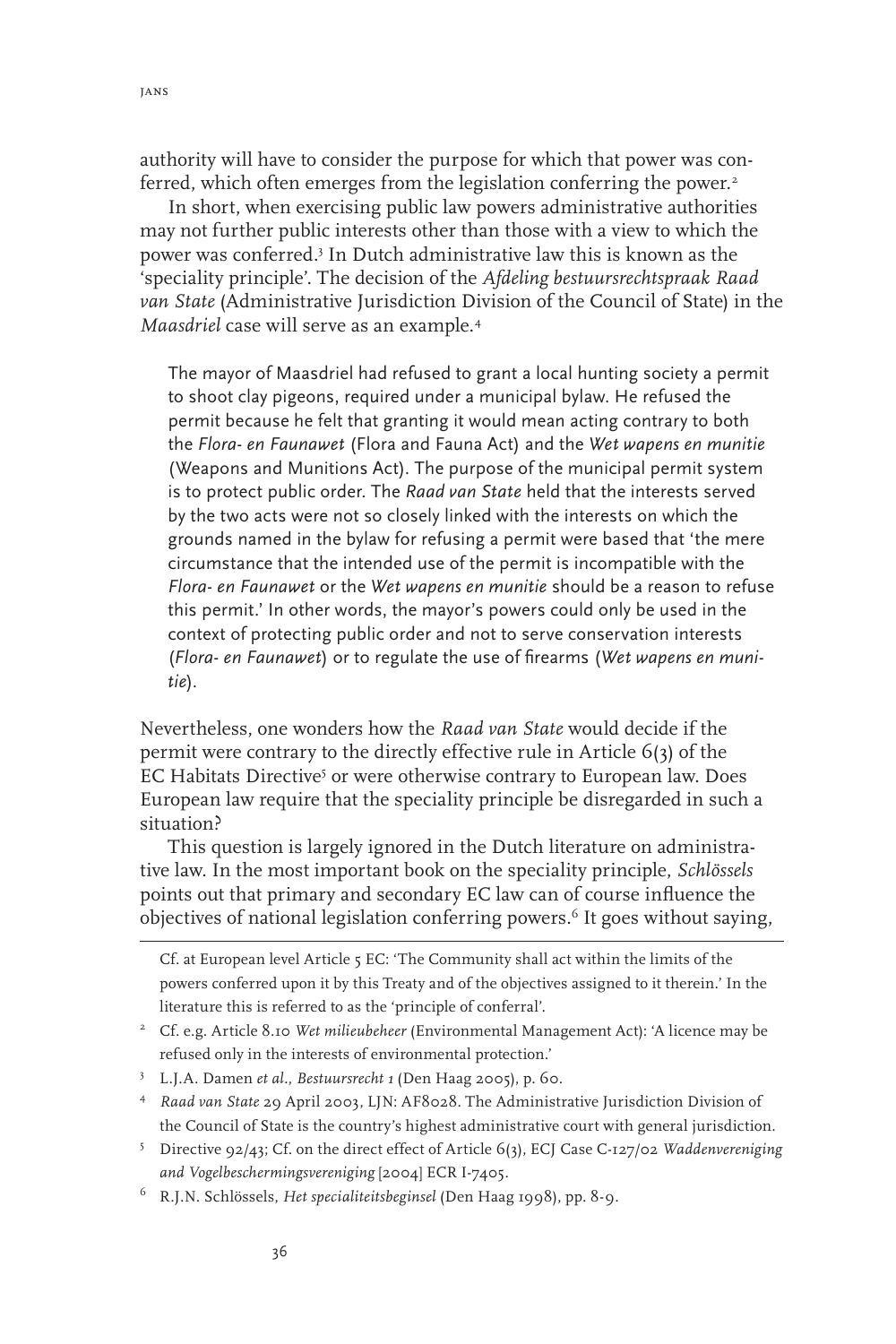he says, 'that a national objective-related administrative power should where appropriate be exercised in conformity with the rules on the application of Community law. For example, under certain circumstances the national legislation conferring the powers may have to be interpreted so as to conform with a directive.' Disappointingly, he observes in the following sentence that he will not be discussing this further.

This article considers to what extent European law invites – or requires – inapplicability of the speciality principle in Dutch administrative law. I shall be concentrating on the question to what extent an administrative authority considering whether or not to grant a permit is permitted, or required, to take public interests into account other than those of the permit system in question, and specifically those based on European law. More particularly I will be discussing whether an administrative authority is permitted, or even required, to *refuse* a permit or other decision on the ground that it is contrary to European law obligations, even when the objectives of the applicable European law are broader than the assessment framework laid down by the national legislation on which the decision is based. I will also be referring to the opposite situation: Is an administrative authority permitted, or perhaps required, to *grant* a permit or other decision, despite the constraints of the assessment framework of national law, in order to avoid taking a decision that contravenes European law?

#### **2 Applicability where there is a Specific Statutory System**

Let us return to the case outlined in the introduction. What if granting the permit to shoot clay pigeons were contrary to Article 6(3) of the Habitats Directive? Would the mayor have been right to refuse it then? Bear in mind that the Habitats Directive was transposed into Dutch legislation in the *Natuurbeschermingswet* (Nature Conservation Act) and the *Floraen Faunawet*. It seems to me indisputable that to the extent the protection of habitats in the Netherlands required by European law is extended within the framework of the *Natuurbeschermingswet* and/or the *Flora- en Faunawet* – and this legislation is a full and precise implementation of the Habitats Directive – there is no need to involve Article  $6(3)$  in the assessment framework of the local bylaw. Of course, the problem is solved if a permit to shoot clay pigeons is required under the *Natuurbeschermingswet* because of the possible effects on a special protection area. In that case there would be no conceivable reason to take directly effective European law into account when applying local legislation. Proper application of the *Natuurbeschermingswet* and/or the *Flora- en Faunawet* would ensure that nothing was done that would contravene European law. Problems only arise if a permit is *not* required under either of these laws. In that case, other means will have to be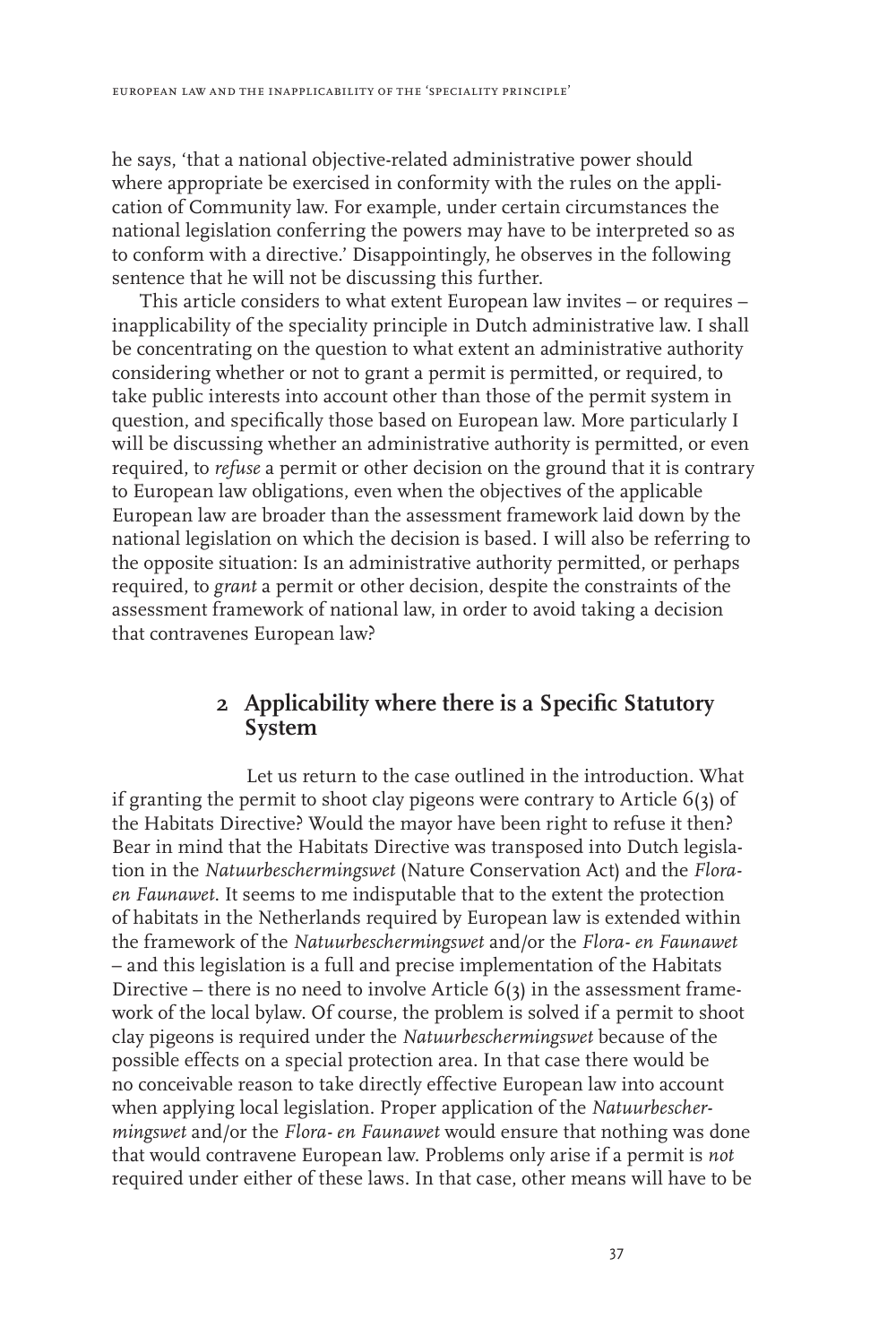found, based on some other statutory system, which will make it possible to take a different decision and so ensure that European law is not contravened.

European law does not require that an administrative authority takes *all*  directly effective European law into consideration for *every* decision it makes. Certainly, Article 6(3) of the Habitats Directive must be observed, but from a European law point of view it is wholly irrelevant whether this is done by means of local or regional legislation or through national legislation such as the *Natuurbeschermingswet* or the *Flora- en Faunawet*. In other words, as long as the fulfilment of European law obligations can be guaranteed by or pursuant to provisions of a legislative system, that is – from a European law point of view – sufficient.

The case law of the Dutch *Raad van State* seems to reflect the same view. Consider, for example, a decision concerning the appeal of an environmental organisation against a permit granted under the *Natuurbeschermingswet* to plant and then harvest mussels and oysters from Ireland and the United Kingdom in the Eastern Schelde, or Oosterschelde, a national conservation area. According to the decision, the administrative authority primarily took the view that to refuse the permit would be contrary to the free movement of goods (Article 28 EC Treaty). The question that was at issue was therefore whether the assessment framework of the *Natuurbeschermingswet*, designed to protect nature, should be extended on European law grounds in order to permit the economic and market interests of Article 28 to play a part in the decision whether or not to grant a permit under the *Natuurbeschermingswet*. The *Raad van State* ruled that this was not necessary, because a permit to plant mussel seed was also required under the *Visserijwet* (Fisheries Act) and Article 28 EC could be considered in the context of that procedure.<sup>8</sup> It observed that the case *exclusively* concerned aspects relating to the *Natuurbeschermingswet* and the scope of Article 6(3) of the Habitats Directive and that there was no place for review in the light of Article 28 EC. In other words, the assessment framework of the *Natuurbeschermingswet*, focusing explicitly on nature conservation, was not extended by Article 28 EC. In this case there was no European law need for this, as the interests Article 28 EC was intended to protect were safeguarded by the *Visserijwet*.

Even clearer is the case law of the *Raad van State* on the question to which statutory system the assessment framework of the Habitats Directive should be reckoned. The Netherlands was long in default regarding implementation of the Habitats Directive. Ultimately this resulted in the inclusion of a special section in the *Natuurbeschermingswet*, under which activities with possible significant effects on a special protection area would have to be subjected to a 'special' Habitats Directive test. Under Article 19d of the *Natuurbeschermingswet* it is prohibited, given the aim of preventing the deterioration of natural habitats and the habitats of species and the disturbance

*Raad van State* 22 March 2006, LJN: AV6289.

Cf. *Raad van State* 26 February 2003, [2003] *M&R*, nr. 92.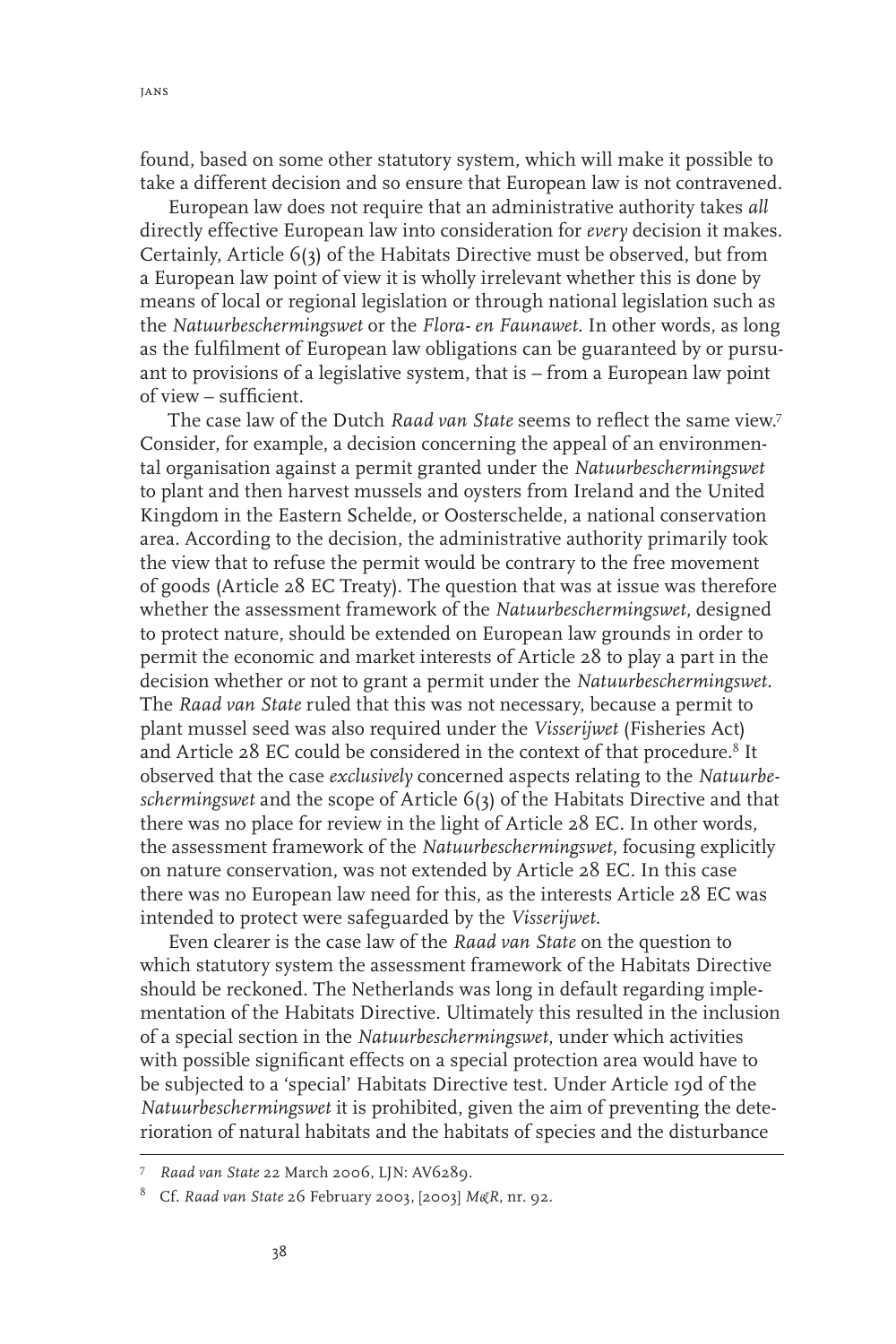of the species for which the areas have been designated, to carry out projects or other plans which could have such an effect on those habitats or species without a provincial permit or without observing any regulations or restrictions imposed by such a permit. According to the *Raad van State* it was the intention of the legislature when it passed this provision to create an exclusive assessment framework and there is therefore no discretion to involve the assessment framework of the Habitats Directive in other statutory permit systems such as those under the *Wet milieubeheer* (Environmental Management Act), the *Woningwet* (Housing Act), or the *Wet op de Ruimtelijke Ordening* (Spatial Planning Act).

### **3 Inapplicability as a Consequence of the Requirement of Consistent Interpretation?**

As we know, administrative courts and administrative authorities are obliged to interpret national law as far as possible in conformity with European law.10 It is hardly surprising that this requirement of consistent interpretation can result in a change in the administrative assessment framework.

For example, it emerged from a decision of the *Raad van State* that Directive 2001/18 on the deliberate release into the environment of genetically modified organisms had not been transposed into Dutch law, specifically the *Wet milieugevaarlijke stoffen* (Environmentally Dangerous Substances Act, *Wms*).11 Under the *Wms*, authorisation had been granted for small-scale trials with flowering genetically modified rape. Pursuant to the second paragraph of Article 26 *Wms*, the authorisation could only be refused 'in the interest of the protection of man and the environment'. According to the court this statutory framework provided sufficient basis for the court to interpret in the light of the directive. The obligations set out in the directive, including the precautionary principle and the duty to carry out a specific environmental risk assessment in accordance with the criteria of Annex II of the directive, were 'read into' the national law. Clearly, this means that applicants are confronted with obligations arising out of a directive that has not been transposed.

However, the possibilities of consistent interpretation are limited. It is a method that is above all appropriate when the European assessment framework is in effect an extension of the existing assessment framework of the national statutory system. However, it is not advisable to take consistent interpretation too far. In any event, it will *not* produce an extension of the

*Raad van State* 21 February 2007, LJN: AZ9028.

<sup>10</sup> Cf. J.H. Jans, R. de Lange, S. Prechal, R.J.G.M. Widdershoven, *Europeanisation of Public Law* (Groningen 2007), in particular Chapter IV.

<sup>11</sup> *Raad van State* 28 June 2004, [2004] *M&R*, nr. 104 (with note by Jans).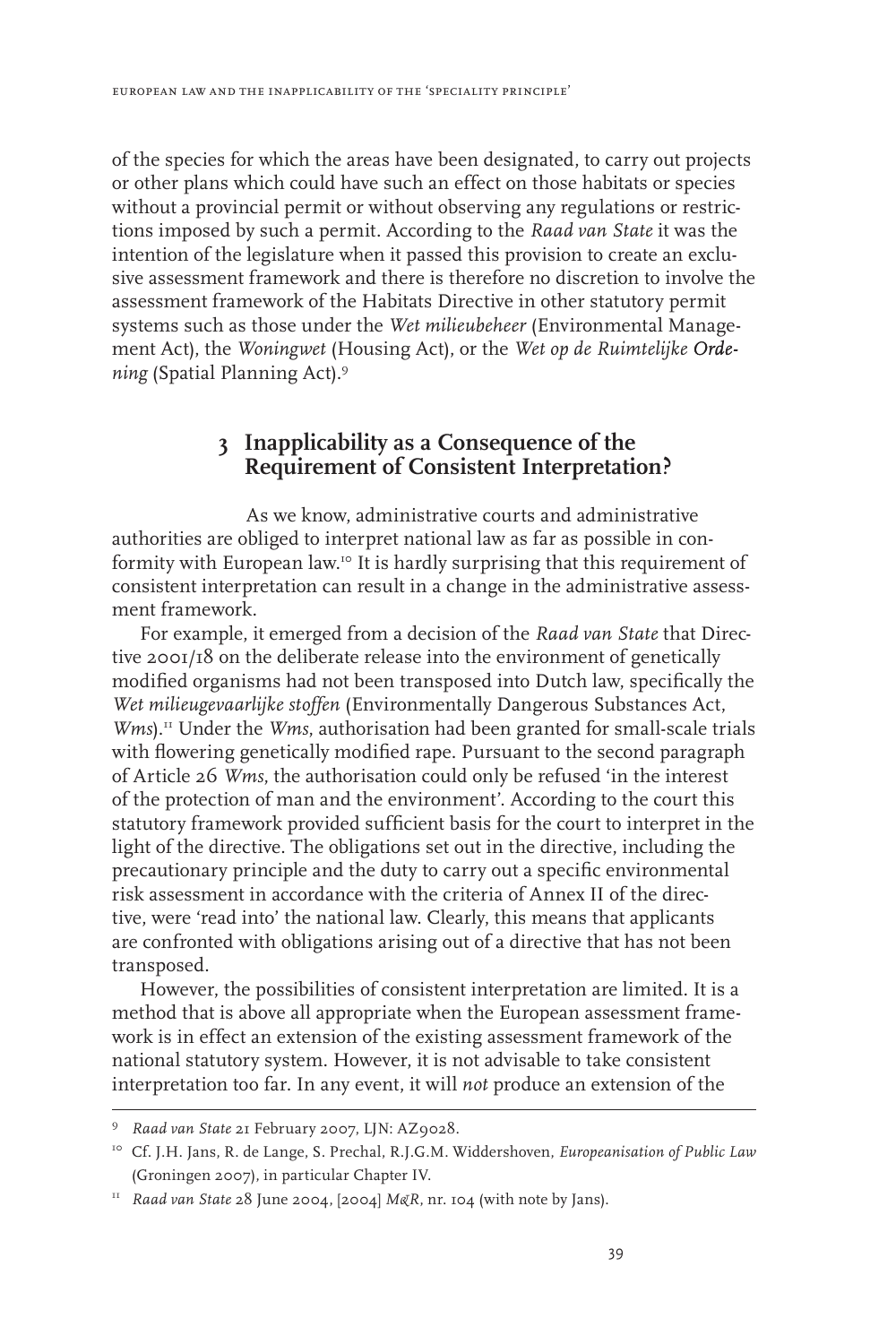assessment framework where the assessment framework provided for by the national statutory system is *exclusive*.

Illustrative in this context is a decision of the *Raad van State* on possible consistent interpretation of the Dutch environmental legislation in the light of Article  $9(4)$  of the IPPC Directive, at least in relation to agricultural installations.12 The case concerned an environmental permit granted for the keeping of several thousand chickens and several hundred pigs. A local resident contested the permit, relying among other things on Article  $q(4)$  of the IPPC Directive. The ammonia deposits made possible by the permit were allegedly incompatible with the directive's requirement that 'best available techniques' should be applied. The court, having established that the IPPC Directive did apply in the case, first examined whether the Dutch environmental legislation could be interpreted in conformity with the directive, in other words whether the assessment framework of the IPPC Directive could be 'read into' the existing Dutch environmental legislation. However, in this case the legislation allowed the authorities no discretion whatever to refuse the permit or to apply the more stringent BAT requirements of the directive. Under the national legislation a permit to keep livestock could not be refused for reasons connected with ammonia deposits if the deposits that might be caused on the nearest area sensitive to acidity did not exceed the value set by law. In this case, the ammonia deposits remained below the statutory limit and so the permit had to be granted. As regards the possibility of interpreting the law in conformity with the directive, the *Raad van State* observed that the national legislation in question constituted the 'exclusive assessment framework' for assessing the ammonia deposits of livestock farms, so that there was no room to apply insights of environmental hygiene connected with ammonia deposits other than those contained in the legislation. The conclusion was therefore inevitable: the national legislation allowed 'no room to prescribe emission limit values based on best available techniques'.<sup>13</sup>

Another example of a statutory system for which the assessment framework cannot be extended by means of consistent interpretation concerns the granting of building permits. Article 44(1) *Woningwet* provides: 'A normal building permit may only and must be refused if: [...].' There follows an exhaustive statement of a number of grounds for refusing a permit. In my view the exhaustive, mandatory system of the *Woningwet* precludes extension by the assessment framework of, for instance, the IPPC Directive or the air quality directives. Consistent interpretation cannot change an *exhaustive* system into one that is *non-exhaustive*. In fact, this would amount to a *contra* 

<sup>12</sup> *Raad van State* 13 November 2002, [2003] *M&R*, nr. 39.

<sup>&</sup>lt;sup>13</sup> Nor is consistent interpretation an option, according to the Netherlands Supreme Court (*Hoge Raad*), even if the national statutory framework would in itself allow it, if the legislature has during the legislative process, for example in explanatory memorandums, unambiguously expressed the deliberate intention of having the national regulations depart from what the directive requires or leaves free. *Hoge Raad* 10 August 2007, LJN: AZ3758.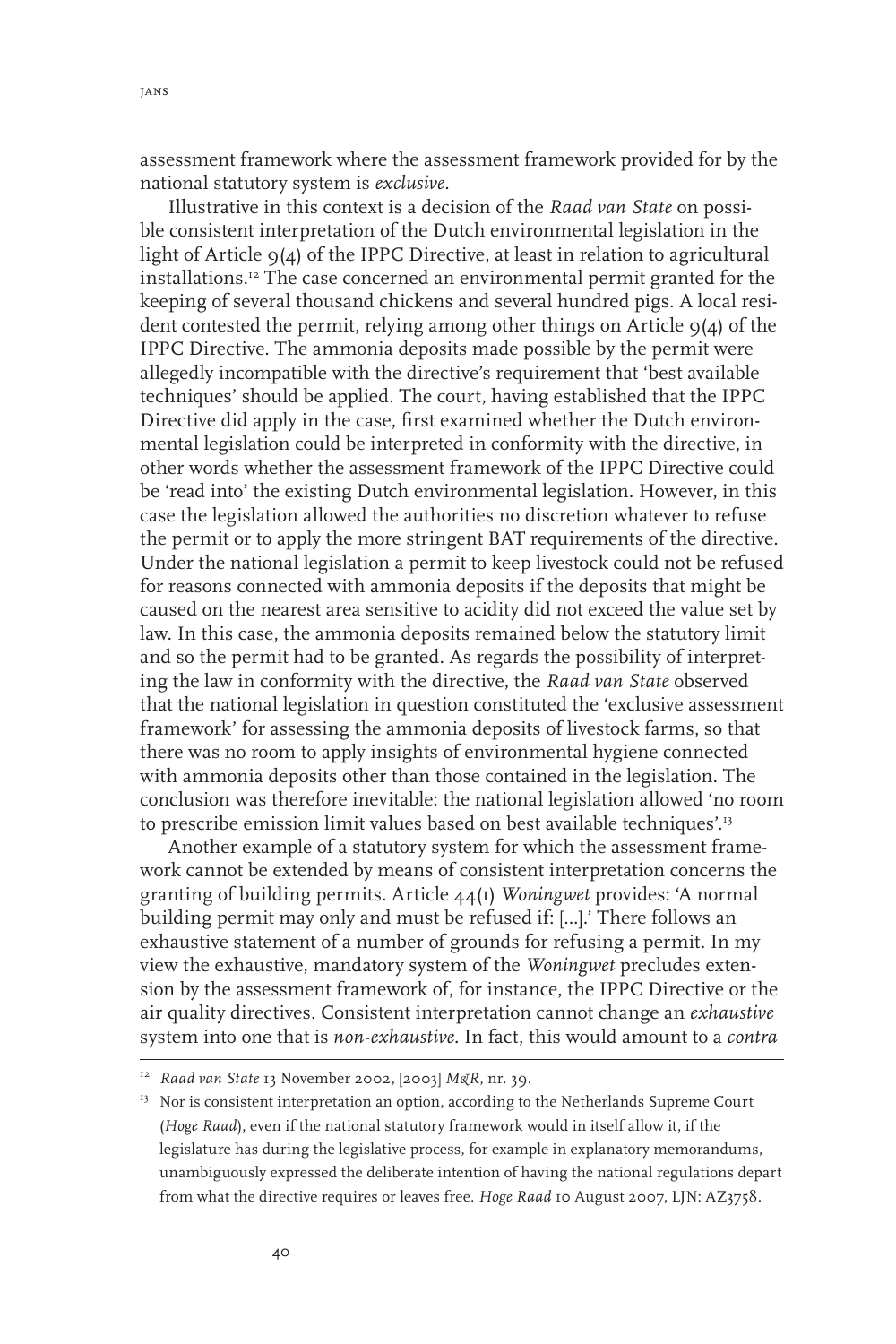*legem* interpretation of Article 44, as 'may only and must be refused' would then have to be interpreted as 'may, *inter alia*, be refused'. Such an interpretation would be unacceptable in the light of the principle of legal certainty and would almost certainly not be allowed.<sup>14</sup>

A final example of the limited possibilities of consistent interpretation is the following. From a case of the *Raad van State* it may be implied that the assessment framework that provincial authorities have to apply when approving municipal zoning plans cannot be interpreted so as to conform with Article 6(2) of the Habitats Directive. The case concerned an appeal against approval by the provincial authorities of North Holland for the zoning plan on the island of Texel. Part of the area was designated a national conservation area and part was not. The *Raad van State* ruled that for the part designated a national conservation area the protection required by the Habitats Directive was assured by consistent interpretation of the *Natuurbeschermingswet*. However, for the part that did not fall under the protection of the *Natuurbeschermingswet* the *Raad van State* ruled that it saw no possibility of consistent interpretation, as there were no generally binding rules intended to implement the obligations arising under Article 6(2) of the directive. The lack of national legislation which could be interpreted in conformity with the directive made it impossible to take this route.

All that remains as a possible means of circumventing the speciality principle in such a situation, where it is impossible to apply consistent interpretation, is the direct effect of European law.15

### **4 Inapplicability by Means of Directly Effective Provisions?**

*Reliance on European law by interested third parties?* That 'third parties' (including interest groups such as environmental organisations) can rely on directly effective provisions of European law before administrative courts, in addition to the applicant, is generally recognised in Dutch administrative law.16 Successful reliance results in annulment of the contested decision. I am aware of no example of case law in which a third party was denied reliance on directly effective European law because this was precluded by the statutory assessment

<sup>15</sup> Here the Council of State applied an order of preference: first examine whether consistent interpretation is possible and only when this proves not to be the case consider direct effect; cf. *Raad van State* 13 November 2002, [2003] *M&R*, nr. 39 and most recently *Raad van State* 5 September 2007, 200606758/1. Cf. also ECJ Case C-208/05 *ITC* [2007] ECR I-181, para. 70. See also the contribution of Ortlep & Verhoeven to this volume of *REALaw*.

<sup>14</sup> Cf. on *contra legem* and consistent interpretation Case C-105/03 *Pupino* [2005] ECR I-5285.

<sup>16</sup> Cf. J.H. Jans, R. de Lange, S. Prechal, R.J.G.M. Widdershoven, *Europeanisation of Public Law* (Groningen 2007), in particular Chapter III.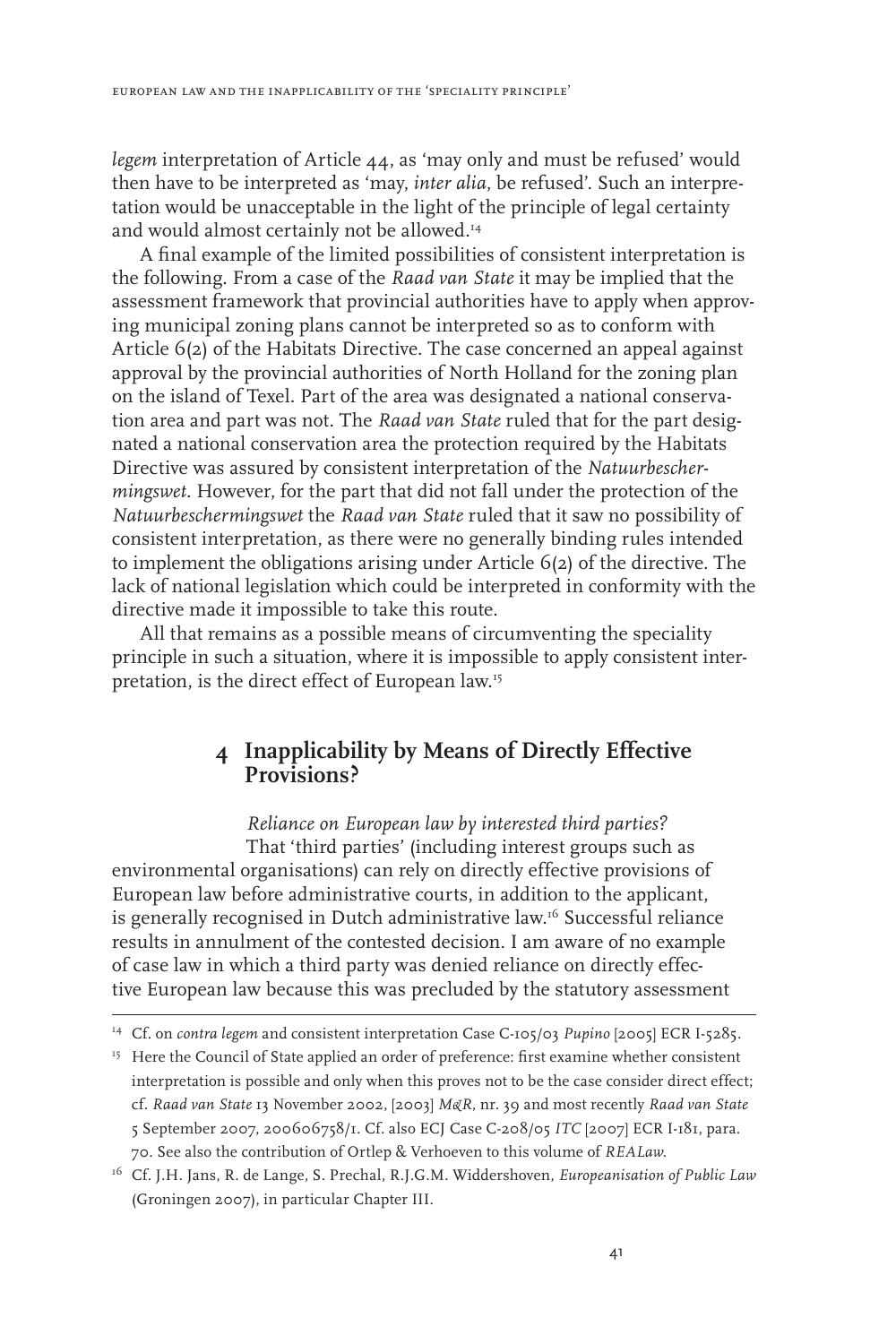framework. However, there are several – though not many – examples which justify the cautious conclusion that the speciality principle can indeed be rendered inapplicable as a result of third party reliance on directly effective European law. This emerges, albeit implicitly, from a decision of the *Raad van State* concerning the statutory system of permits required under the *Wet op de Ruimtelijke Ordening*. 17

The case concerned a permit granted by a local authority to lay three artificial grass fields to replace three natural grass fields. Interested third parties objected, relying, among other things, on the Habitats Directive. It should be added that the case arose before the inclusion of the special and exclusive Habitats Directive test in the *Natuurbeschermingswet* (see section 2 above). Allegedly, the permit could have adversely affected the nearby conservation areas, which were listed among the habitat areas the Dutch Government had sent the Commission. However, at the time of the proceedings the Commission had not yet designated the areas as areas of Community interest. This meant that the European law protection of these areas could not be based directly on Articles 6(2) to (4) of the Habitats Directive, but had to be based on the general 'good faith' requirement not to take any measures that would jeopardise attainment of the objectives of the Habitats Directive.18 Like the *Woningwet*, discussed above, which provides for an exhaustive, mandatory list of grounds for refusing to grant a building permit, the *Wet op de Ruimte*lijke Ordening provides an exhaustive, mandatory list of grounds for refusing to grant a planning permit. It will be clear that this system also allows no room to refuse a permit on grounds of possible conflict with the European law good faith requirement. Nevertheless the *Raad van State* explicitly considered whether the laying of artificial grass fields was an activity by which attainment of the objectives of the conservation of natural habitats and wild flora and fauna might be jeopardised. It thereby implicitly acknowledged that it may annul a permit that contravenes European law, even if the objectives of the European law in question are outside the scope of the national assessment framework.

Indeed, it has been pointed out that European law may also result in the exhaustive, mandatory system of the *Woningwet* being disapplied and a building permit being refused, despite the fact that all the criteria mentioned in Article 44 as necessary for a permit to be granted are fulfilled.19 In this case not by means of consistent interpretation, but by direct effect. The authors give the fictitious example of the construction of a car park. If a permit were refused because a European law environmen-

<sup>&</sup>lt;sup>17</sup> Raad van State 16 March 2005, LJN: AT0540.

<sup>&</sup>lt;sup>18</sup> ECJ Case C-117/03 Societa Italiana Dragaggi [2005] ECR I-167. This involves application of the *'Inter-Environnement'* doctrine; ECJ Case C-129/96 *Inter-Environnement Wallonie ASBL* v. *Région wallonne* [1997] ECR I-7411.

<sup>19</sup> P.J.J. van Buuren, Ch.W. Backes, A.A.J. de Gier & A.G.A. Nijmeijer, *Hoofdlijnen ruimtelijk bestuursrecht* (Deventer 2006), p. 198.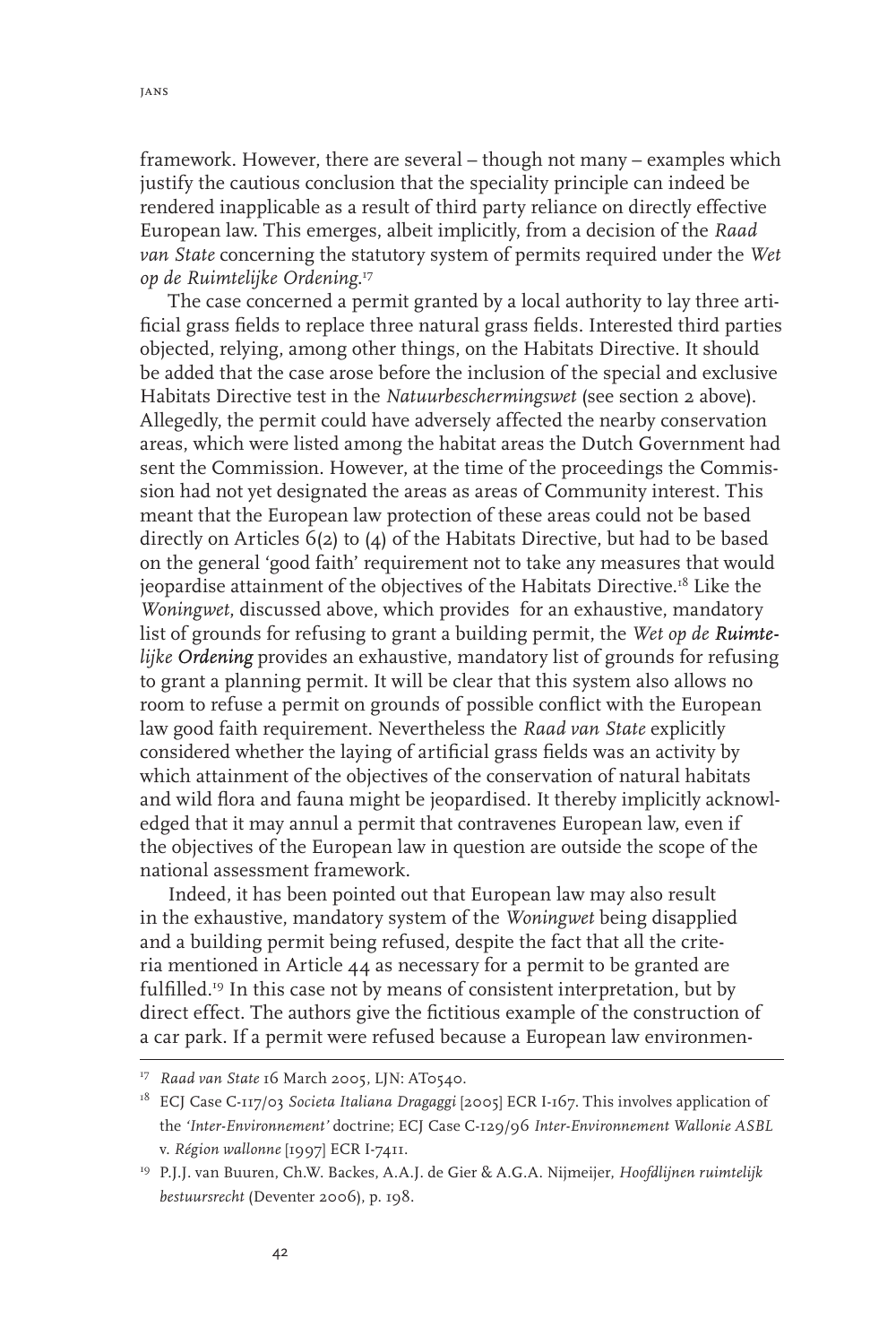tal quality requirement was exceeded, it could be said that the exhaustive, mandatory system was extended as a result of European law.

A good illustration from the case law is a decision of the district court in Leeuwarden concerning the granting of a building permit for a pancake house near an area falling under the protection of the Birds Directive.<sup>20</sup> The court annulled the permit on the ground that the administrative authority had failed to observe due care and had failed to give adequate reasons for its decision, as it had paid insufficient attention to the relevant European law.21 It seems that the court is thus neatly able to circumvent the exhaustive, mandatory system of the *Woningwet*. However, the question arises what the court would have decided if the administrative authority had taken European law into account. Would it have annulled the building permit then? My answer would be: Yes, it would. This was also the view of the district court in Zutphen,<sup>22</sup> where the issue was whether the granting of a building permit for 144 recreational bungalows was contrary to Article 6(3) of the Habitats Directive, given the effects on the Veluwe nature area, designated a special protection zone under both the Birds Directive and the Habitats Directive. The court observed that Article 6(3) of the Habitats Directive 'had direct effect and could consequently thwart the exhaustive system of grounds for refusal of Article 44 of the *Woningwet*.' As there was no question in this case of adverse effects within the meaning of Article 6(3) of the Habitats Directive, the appeal was held unfounded.

However, a decision of the *Raad van State* in interim injunction proceedings seems to suggest that the *Raad van State* may well think differently about extending the exhaustive, mandatory system by relying on European law.23 In its provisional opinion, it held that there was insufficient ground for the view that the *Besluit luchtkwaliteit* (Air Quality Order) could prevent the granting of building permits where the requirements of Article 44 of the *Woningwet* were fulfilled.

#### *Application of European law by administrative authorities?*

Above it was observed that the *Raad van State* will annul a permit where an interested third party invokes European law, even where the permit was properly granted under the national assessment framework. From the case law of the European Court of Justice, in particular *Costanzo*, it emerges that there is another side to the possibility of invoking directly effective European

<sup>20</sup> *Rechtbank Leeuwarden* 25 October 2000, [2003] *M&R*, nr. 28, with note by Bastmeijer.

<sup>&</sup>lt;sup>21</sup> See more extensively on this form of review: J.H Jans, 'The Consequential Effect of European Law in Respect of the Requirement of Due Care' [2007] *Review of European Administrative Law*, pp. 63-72.

<sup>&</sup>lt;sup>22</sup> *Rechtbank Zutphen* 4 January 2006, LJN: AV0543. This judgment also predates the special Habitats Directive test in the Nature Conservation Act; see section 2 above.

<sup>23</sup> *Raad van State* 28 October 2005, LJN: AU5387.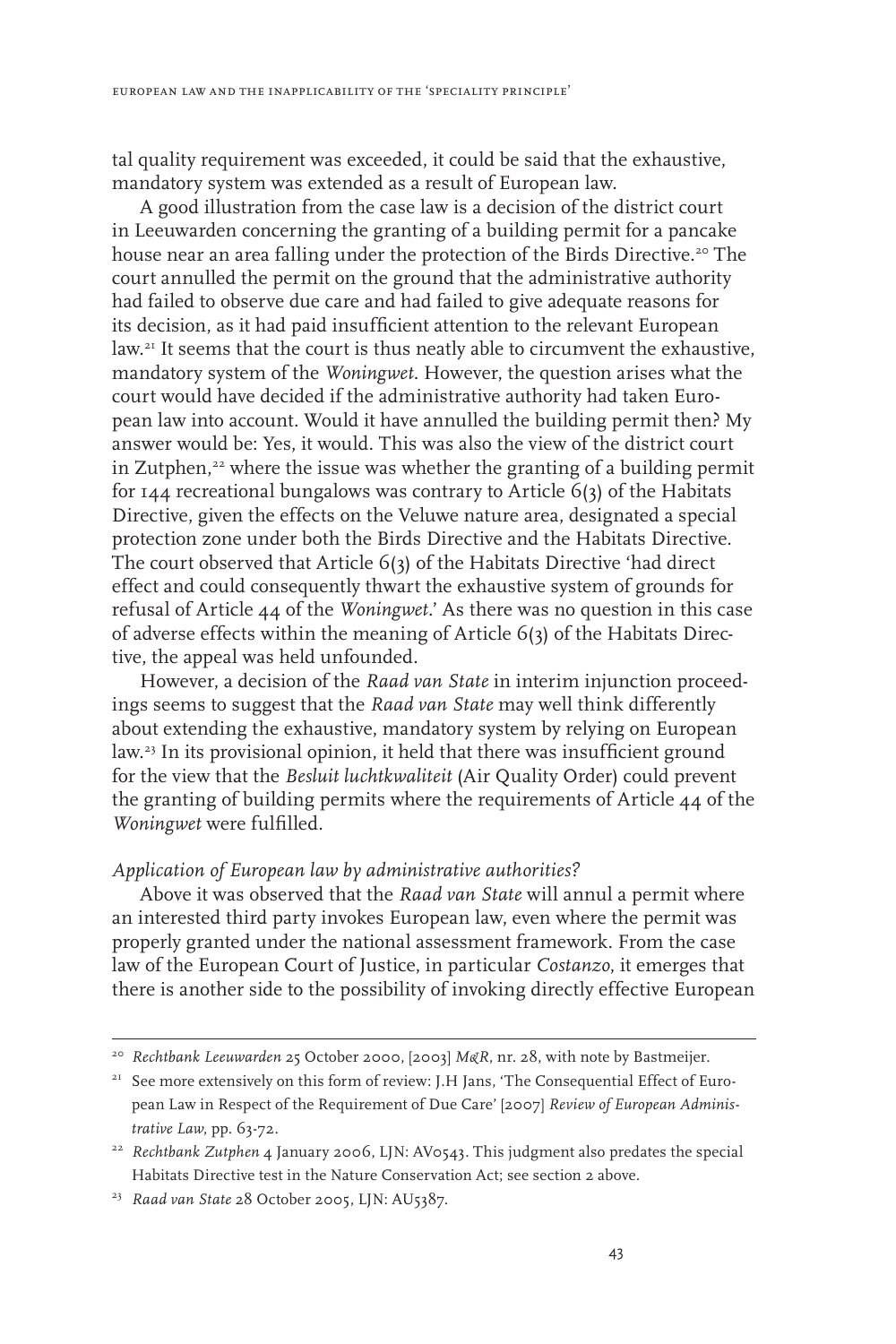law before a national court.<sup>24</sup> Namely, the fact that administrative authorities are then also required to apply that same directly effective European law. In the words of the ECJ:

'It is important to note that the reason for which an individual may […] rely on the provisions of a directive in proceedings before the national courts is that the obligations arising under those provisions are binding upon all the authorities of the Member States.

It would, moreover, be contradictory to rule that an individual may rely upon the provisions of a directive which fulfil the conditions defined above in proceedings before the national courts seeking an order against the administrative authorities, and yet to hold that those authorities are under no obligation to apply the provisions of the directive and refrain from applying provisions of national law which conflict with them. It follows that when the conditions under which the Court has held that individuals may rely on the provisions of a directive before the national courts are met, all organs of the administration, including decentralized authorities such as municipalities, are obliged to apply those provisions.'25

Given this observation, it is reasonable to assume that the *Raad van State* would require administrative authorities to apply directly effective European law even if this meant extending the existing assessment framework of the permit system in question. Unfortunately, however, things are not that simple. Let us therefore examine a number of decisions of the *Raad van State* in more detail.

Take, for example, a decision of 7 December 2005. 26 The case concerned the refusal by the municipal executive of Boxtel to grant an environmental permit for a pig and cattle farm. The refusal was based on the increase of ammonia deposits in a Habitats Directive area. In other words, the local authorities felt obliged to refuse a permit to ensure that the Habitats Directive would not be infringed if it was granted. However, the legislation provided that, as regards decisions concerning an environmental permit for the establishment or change of a livestock farm, the competent authority should only determine the consequences of ammonia emissions from the animals' quarters on the farm in the manner provided for by law. In this case it was clear that the system of the law allowed no room to refuse the

<sup>24</sup> ECJ Case 103/88 *Fratelli Costanzo* [1989] ECR 1839, para. 31, later confirmed in Case C- 198/01 *Consorzio Industrie Fiammiferi* [2003] ECR I-8055.

<sup>25</sup> Cf. also para. 33 of *Fratelli Costanzo*: 'that administrative authorities, including municipal authorities, are under the same obligation as a national court to apply the provisions of Article 29(5 ) of Council Directive 71/305/EEC and to refrain from applying provisions of national law which conflict with them'.

<sup>26</sup> *Raad van State* 7 December 2005, [2006] *M&R* nr. 19. Cf. also *Raad van State* 1 February 2006, LJN: AV0959.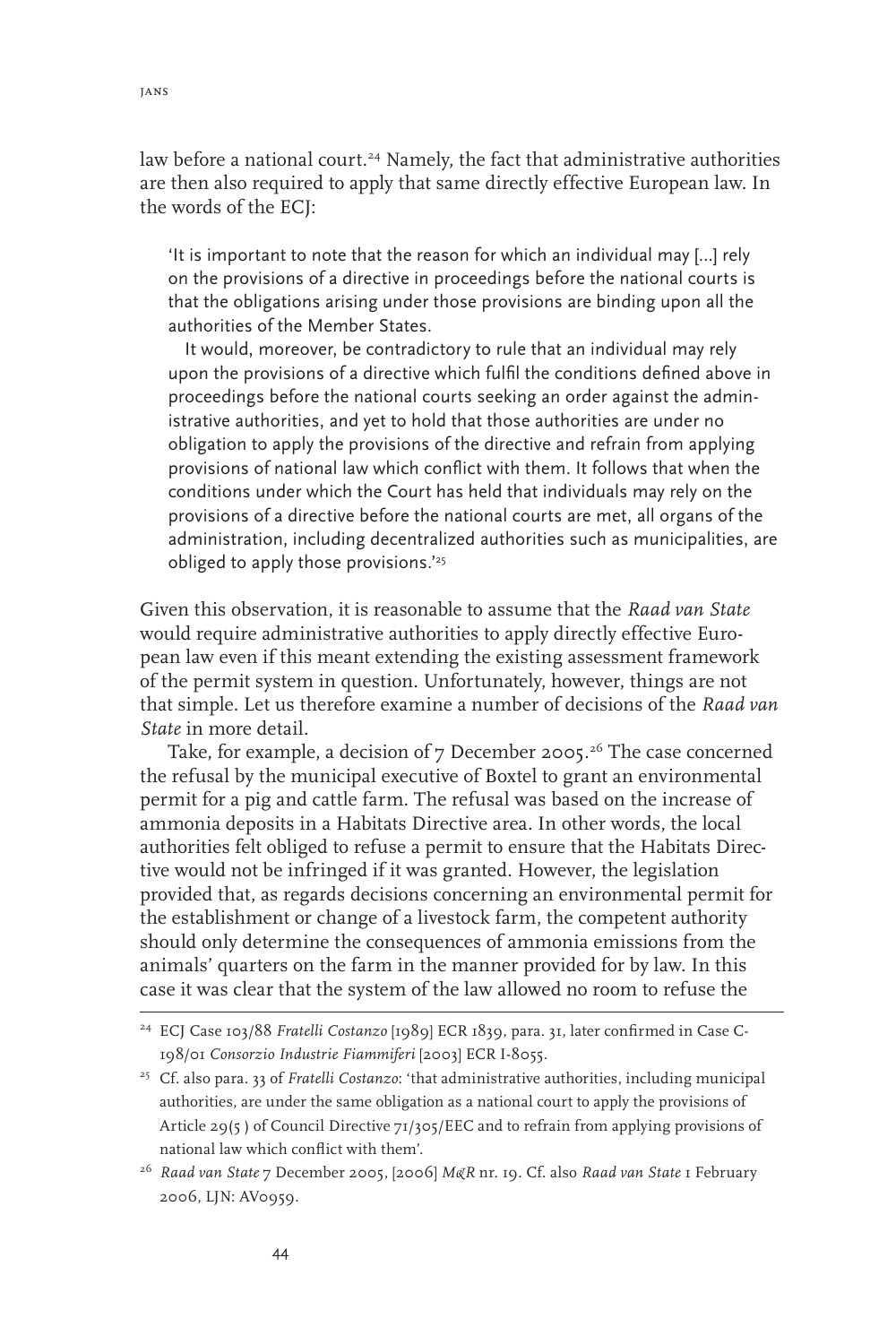permit. As regards the question whether the refusal could not then be based on the Habitats Directive the *Raad van State* observed:

'Given the wording of the law it was also not possible to interpret the law in the light of the wording and purpose of Article 6(3) of the Habitats Directive and base the contended decision on this interpretation. Nor could the respondent directly rely on Article 6(3) of the Directive vis-à-vis the appellant as a ground for refusing the permit, as no private individual has requested that in this case. It is established case law of the Court of the Justice of the European Communities that a directive cannot of itself impose obligations on individuals and that the provision of a directive cannot as such be relied upon vis-à-vis an individual (Judgments of 26 February 1986 *Marshall*, C-152/84 [1986] ECR 723; 14 July 1994 *Faccini Dori*, C-91/92 ECR I-3325 and 7 January 2004 *Wells*, C-201/02 […]) This is precluded by the principle of legal certainty.'

Administrative authorities may not *themselves* refuse a permit as being contrary to the Habitats Directive unless a third party opposes the granting of the permit. The administrative authority must make its judgment based on the assessment framework set out in the national legislation. Adopting the Habitat Directive as a ground for refusal would, in the opinion of the *Raad van State*, amount to imposing obligations under the directive on an individual. In other words, the assessment framework of the national law remains effective and can only be extended where a third party relies on directly effective European law.

The case law of the *Raad van State*, as just discussed, amounts to the following: if an administrative authority grants a permit in accordance with the national assessment framework but contrary to a directly effective provision of a directive and a third party appeals against this, the *Raad van State* will annul the permit.<sup>27</sup> In other words, the speciality principle will not immunise the permit against annulment as being contrary to European law, even if the European rules contain a different assessment framework from the one in the permit system.

However, if the administrative authority applies the directly effective provision *itself* by refusing a permit and the permit holder appeals against this, the decision will be annulled because, according to the *Raad van State*, this would amount to a form of improper horizontal effect – at any rate, if no basis can be found in national law for such a refusal. Administrative authorities are thus faced with a difficult choice. If they apply national law and observe the speciality principle, the *Raad van State* will annul the decision as being contrary to the directive; if they apply European law, the *Raad van State* will annul the decision because they have ignored the national legal basis even though a directive cannot of itself be relied upon against individu-

<sup>&</sup>lt;sup>27</sup> Cf. also *Raad van State* 15 March 2006, LJN: AV5036.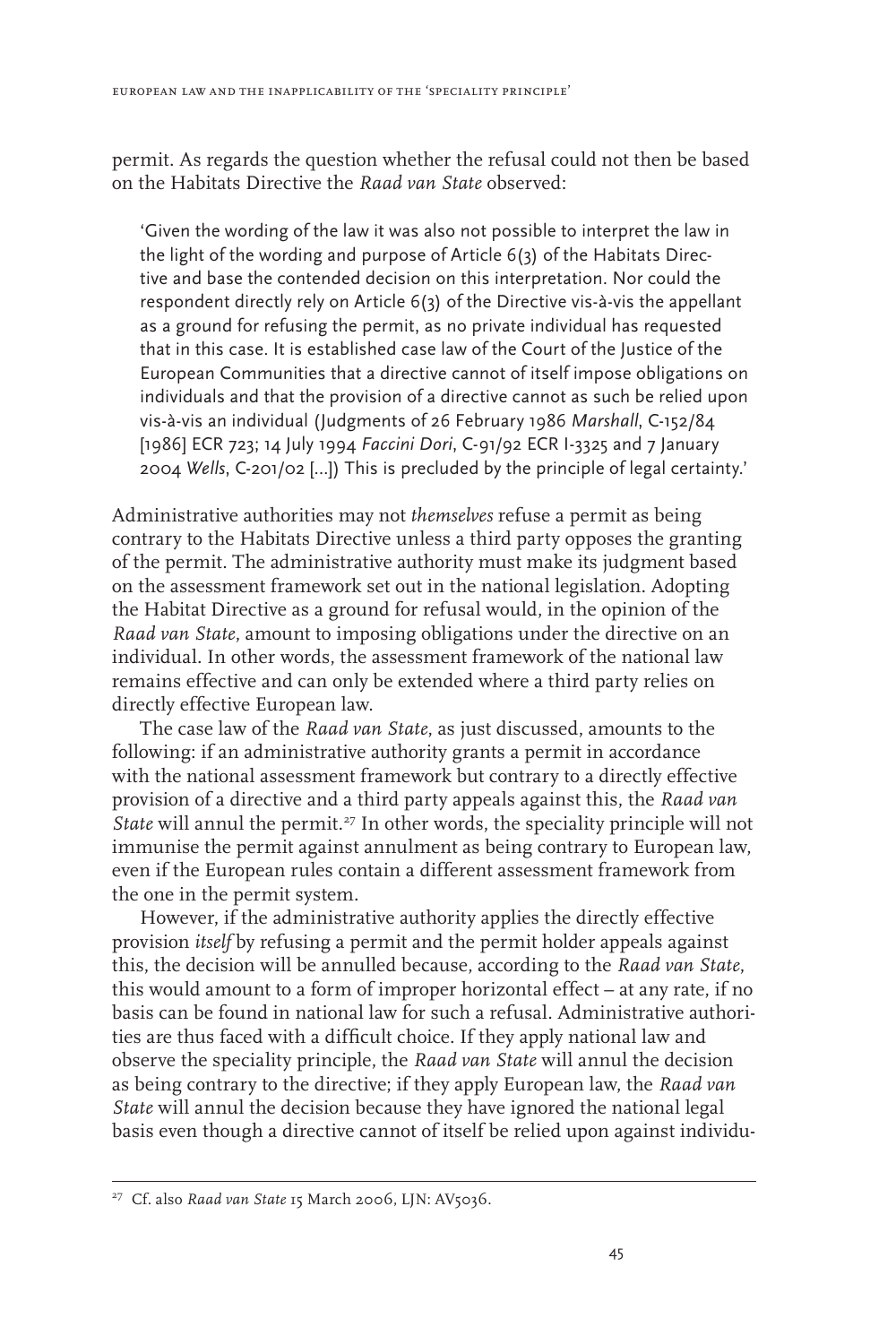als. The *Raad van State*'s approach here has been severely criticised in the  $l$ iterature<sup>28</sup>

Like these critics, I cannot agree with the line taken by the *Raad van State* either. The core of its position is that refusing a permit where the assessment framework of the national legislation will not allow its refusal on grounds of being contrary to a European directive would imply that the directive was being directly relied upon against an individual. And this would be contrary to the rule against horizontal effect of directives; at least this is how I understand the *Raad van State*'s reasoning. In my view this position cannot be implied from 'rock-hard case law' of the ECJ.29 In *Wells*, the case cited by the *Raad van State*, there are on the contrary indications that the reverse may be true: negative consequences for the permit holder of failure to apply a too limited assessment framework cannot be regarded as a prohibited form of 'inverse direct effect'.<sup>30</sup> In my opinion it can be implied from *Wells* and the other case law of the ECJ that the ECJ only has a problem with the horizontal effects of provisions of directives when they have not been properly implemented, and with possible negative effects for individuals when the provisions in question are ones that are intended to create obligations for *individuals*, not when they are intended to create obligations for the *state*. 31

Nor do I understand – assuming the *Raad van State* is right – why an administrative authority should be able to refuse a permit where a third party invokes a directly effective provision of a directive, but not otherwise. Why should there be no horizontal effect where a third party does not rely on such a provision, and why should legal certainty not be an issue? The implication is that the enforcement of European law is effectively placed in the hands of interested third parties, and administrative authorities are more or less compelled to take a decision (after all, they cannot refuse to do so) which is in effect an unlawful decision conflicting with a European directive.32 This surely cannot be the intention of the rule against horizontal

- <sup>28</sup> Cf. J.M. Verschuuren, 'Afdeling bestuursrechtspraak worstelt met rechtstreekse werking EG-richtlijnen', [2003] *NTER*, pp. 75-77 and H.F.M.W. van Rijswick & R.J.G.M. Widdershoven, 'Een gemiste kans: de tijdelijke vergunning voor de lozing van zwarte-lijststoffen', [2002] *TvO*, pp. 232-233.
- <sup>29</sup> The term 'keiharde jurisprudentie' (rock-hard case law) is used by H.G. Sevenster, see J.M. Bazelmans & M.N. Boeve (red.), *Milieueffectrapportage naar huidig en toekomstig recht* (Groningen 2006), p. 61.
- <sup>30</sup> The term is from ECJ Case C-201/02 *Wells* [2004] ECR I-723, para. 55.
- 31 I refer here briefly to ECJ Case C-443/98 *Unilever Italia* [2000] ECR I-7535 and Joined Cases C-397/01 to C-403/01 *Pfeiffer* [2004] ECR I-8835. Cf. on *Pfeiffer* also the note by S. Prechal in [2005] *CMLRev.*, pp. 1445-1463. The judgment in Case C-144/04 *Mangold* [2005] ECR I-9981, also corresponds precisely with this view.
- <sup>32</sup> Which, it may be assumed, would itself be a ground for a successful action for damages, based *inter alia* on European law (*Francovich* liability).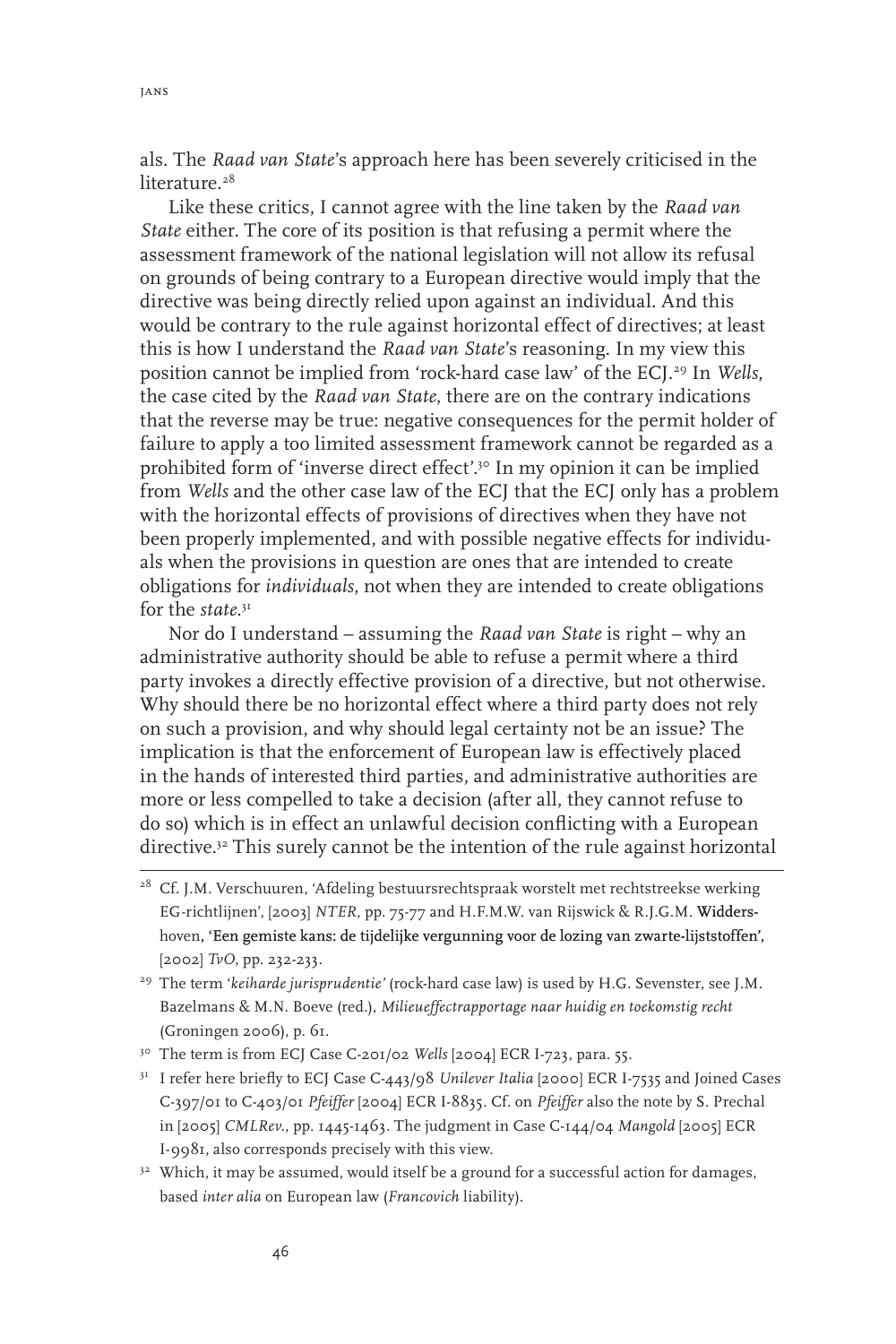effect? Or does the *Raad van State* mean that where a third party relies on European law before a *court* the court will have to reward such reliance? But if this is what the *Raad van State* means, I wonder how this squares with the ECJ's view in *Fratelli Costanzo* and *Consorzio Industrie Fiammiferi* that administrative authorities are basically under the same obligation to apply provisions of directives as courts. Admittedly, there is no explicit ECJ case law from which it can be implied that administrative authorities are required under European law to apply directly effective European law *ex officio* (in other words without the intermediary of an interested party).33 However, the view of the *Raad van State* that refusing a permit where the national assessment framework will not allow its refusal on the ground that it is contrary to a European directive would imply that the directive was being directly relied upon vis-à-vis an individual, cannot in my view be deduced from *Wells* or any other ECJ case law. In fact it would have made more sense to refer a question to the ECJ for a preliminary ruling on this key issue of the effect of European directives on national law.

#### **5 Inapplicability for Breaches of Primary Community Law**

The *Raad van State*'s main argument for not allowing application of directly effective European law to the detriment of a person directly affected is the rule against horizontal effect of directives. This argument is in any event not relevant where the administrative authority is required to apply directly effective *primary* Community law.

Consider the following example. A foreign company applies to the regional authority (*Gedeputeerde Staten*) for the province of Limburg for a permit under the *Ontgrondingswet* (Soil Removal Act) to extract river clay from the River Maas. If the permit were not granted, this might well be regarded as an obstruction of the free movement of goods (Article 29 EC) or services (Article 49 EC). It is quite clear from the case law of the ECJ that an administrative authority must take the functioning of the internal market into consideration when taking a decision.<sup>34</sup> It is possible that this could provide an argument for not refusing the permit in this case, on grounds of European law. Public interests other than those protected by the *Ontgrondingswet* would therefore have to form part of the assessment framework taken into consideration by the administrative authority.

This is further supported by the decisions of the *Raad van State* discussed above on the planting of Irish and UK mussel seed in the Eastern

<sup>33</sup> See, by contrast, on *ex officio* application by judicial authorities the judgment in ECJ Case C-222/05 *Van der Weerd* [2007] ECR I-4233. Cf. on this judgment also the contribution of Engström to this volume of *REALaw*.

<sup>34</sup> See ECJ Case C-320/03 *Commission* v. *Austria* [2005] ECR I-9871.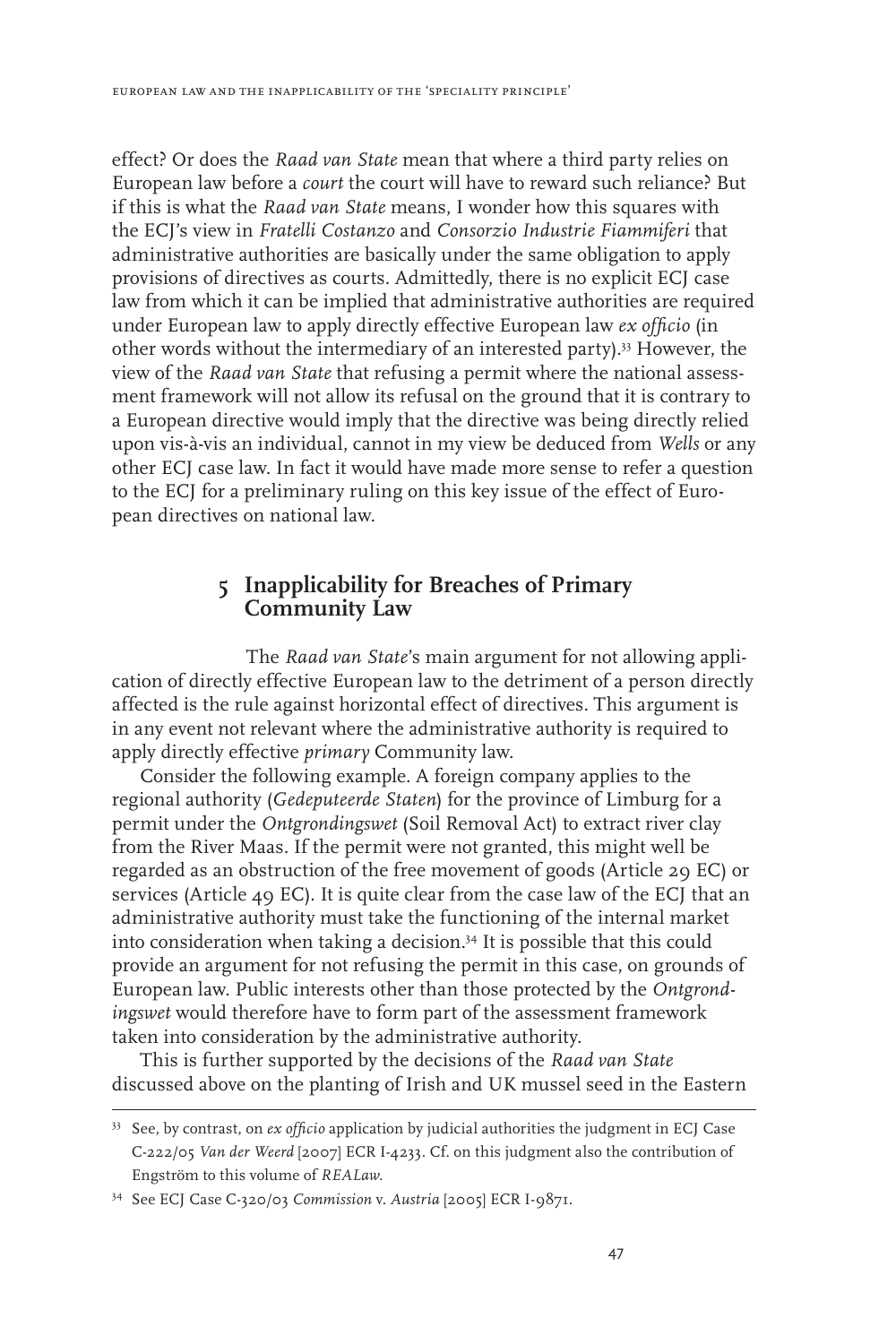Schelde. Our conclusion there was that the assessment framework of the *Natuurbeschermingswet*, focusing exclusively on conservation, is not extended by Article 28 EC Treaty though there was no need for this in those cases as the protection of the interests underlying Article 28 was provided by the *Visserijwet*. The question does however arise how the *Raad van State* would act – or would have to act – if for a certain activity only a permit under the *Natuurbeschermingswet* were necessary and to refuse it would be contrary to Article 28. In my view the administrative authority would then have to ignore the exclusive assessment framework of the *Natuurbeschermingswet* and avoid a conflict with Article 28 by granting the permit. Nor would this involve *détournement de pouvoir* (abuse of power), the other side of the speciality principle.

According to the classical view of the speciality principle public interests other than those provided for by the statutory permit system itself cannot play a part in decision-making, except when those public interests coincide with the interests of the applicant. However, European law requires that it (European law) and objectives related to it are taken into consideration in decision-making, in order to avoid administrative authorities taking decisions that conflict with primary Community law. This applies even if the administrative authority would thereby have to venture outside the national assessment framework.

#### **6** Conclusion

The basic principle is that European law does not affect the speciality principle as it exists in Dutch administrative law. European law does not require that an administrative authority takes *all* directly effective European law into consideration when taking a decision. It does however require that situations are avoided where administrative authorities act in contravention of European law. In many cases it is possible to 'stretch' a too limited assessment framework by means of consistent interpretation, so that it is possible to take European law into account. However, where particular powers and other exclusive assessment frameworks are limited by legislation the doctrine of consistent interpretation has little to offer, because in that case the result would be a *contra legem* interpretation of the national assessment framework. And that is not what European law requires either. In this kind of situation all that remains is to apply the doctrine of direct effect.

On the basis of the case law of the *Raad van State* it is possible to draw the tentative conclusion that a *court* may disregard the speciality principle if a third party relies on directly effective European law. However, the same *Raad van State* does not regard it as admissible for an *administrative authority* to disregard the principle of its own accord, basing its decision on an assessment framework in a directive that departs from the national law frame